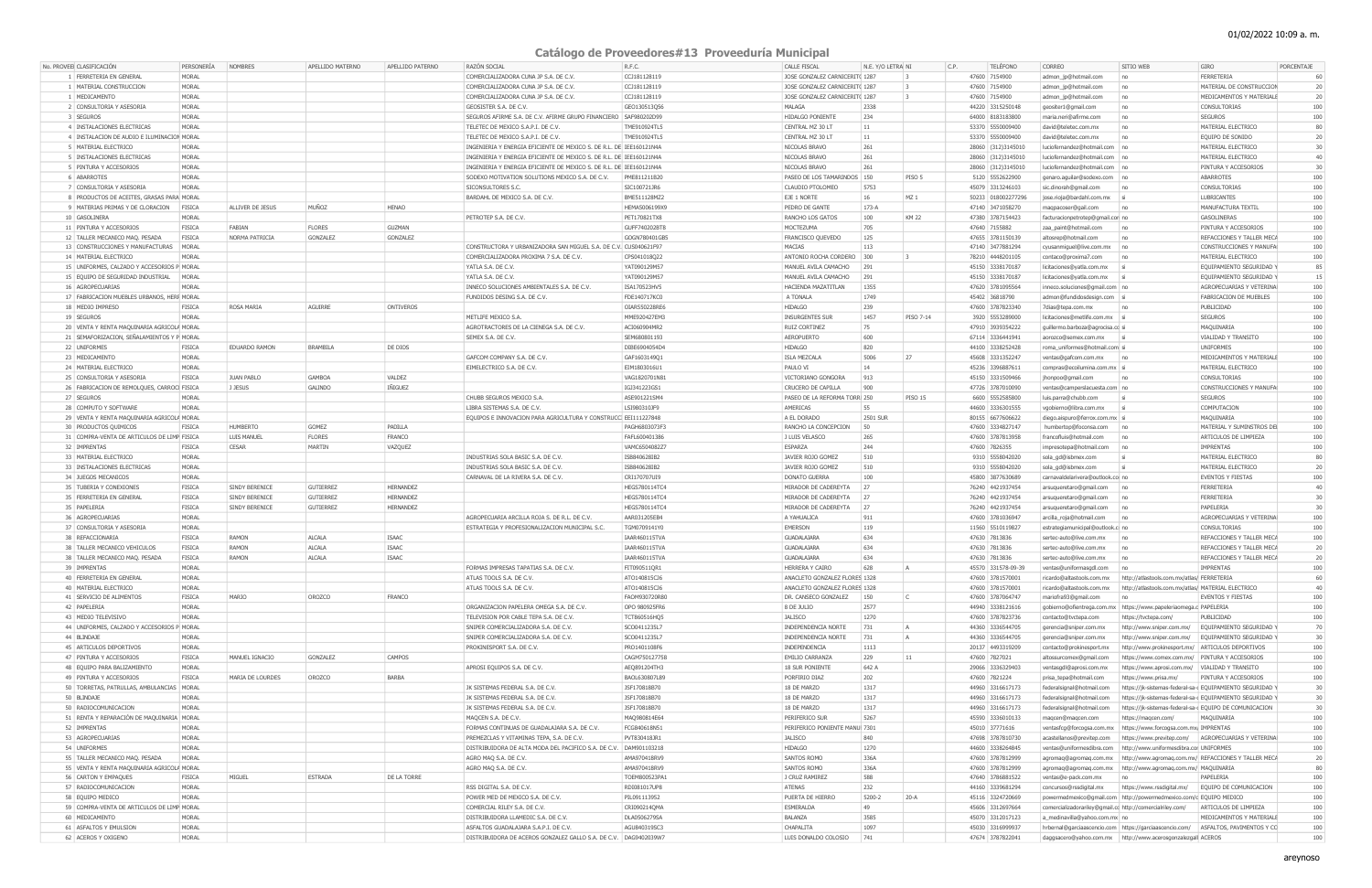## 01/02/2022 10:09 a. m.

| No. PROVEE CLASIFICACIÓN                       | PERSONERÍA             | <b>NOMBRES</b>           | APELLIDO MATERNO | APELLIDO PATERNO | RAZÓN SOCIAL                                                     | R.F.C.        | CALLE FISCAL                         | N.E. Y/O LETRA NI     | TELÉFONO<br>C.P.                     | CORREO                                                           | SITIO WEB                                                                      | GIRO                                                                                  | PORCENTAJE |
|------------------------------------------------|------------------------|--------------------------|------------------|------------------|------------------------------------------------------------------|---------------|--------------------------------------|-----------------------|--------------------------------------|------------------------------------------------------------------|--------------------------------------------------------------------------------|---------------------------------------------------------------------------------------|------------|
| 64 IMPRENTAS                                   | FISICA                 | MARIA DE LOS ANGELES     | <b>GUIZAR</b>    | AREVALO          |                                                                  | AEGA731108C22 | PRIV. ANA MARIA GALLAGA              |                       | 5800 4431551819                      | juan@visualmkt.net                                               | n <sub>0</sub>                                                                 | IMPRENTAS                                                                             |            |
| 64 LONAS                                       | FISICA                 | MARIA DE LOS ANGELES     | <b>GUIZAR</b>    | AREVALO          |                                                                  | AEGA731108C22 | PRIV. ANA MARIA GALLAGA 3:           |                       | 5800 4431551819                      | juan@visualmkt.net                                               | n <sub>0</sub>                                                                 | LONAS                                                                                 |            |
| 65 REFACCIONARIA                               | <b>FISICA</b>          | <b>JUAN MANUEL</b>       | FRANCO           | <b>ESTRADA</b>   |                                                                  | EAFJ570711B3A | ANACLETO GONZALEZ FLORES 733         |                       | 47698 3787814544                     | jmestrada_refa@hotmail.com   no                                  |                                                                                | REFACCIONES Y TALLER MECA                                                             | 100        |
|                                                |                        |                          |                  |                  |                                                                  |               |                                      |                       |                                      |                                                                  |                                                                                |                                                                                       |            |
| 66 MEDIO IMPRESO                               | <b>FISICA</b>          | LUIS ANTONIO             | MARQUEZ          | <b>SUAREZ</b>    |                                                                  | SUML970703EJ2 | <b>SANTOS ROMO</b>                   | 187                   | 47600 3322616282                     | antoniosuarmar295@gmail.con no                                   |                                                                                | PUBLICIDAD                                                                            |            |
| 67 TALLER MECANICO MAQ. PESADA                 | MORAL                  |                          |                  |                  | LDR SOLUTIONS S.A. DE C.V.                                       | LSO171005E72  | VALLARTA                             | 401<br>$\overline{A}$ | 45019 3328763497                     | ldrsol17100@gmail.com                                            | https://www.foton.mx/                                                          | REFACCIONES Y TALLER MECA                                                             |            |
| 67 CONSTRUCCIONES Y MANUFACTURAS MORAL         |                        |                          |                  |                  | LDR SOLUTIONS S.A. DE C.V.                                       | LSO171005E72  | VALLARTA                             | 401<br>$\overline{A}$ | 45019 3328763497                     | ldrsol17100@gmail.com                                            | https://www.foton.mx/                                                          | CONSTRUCCIONES Y MANUFA                                                               |            |
| 68 TALLER MECANICO VEHICULOS                   | <b>FISICA</b>          | HUMBERTO                 | VEGA             | VAZQUEZ          |                                                                  | VAVH690816EA8 | ANACLETO GONZALEZ FLORES 1406        |                       | 47698 7826853                        | muellesvazqueztepa@hotmail.c no                                  |                                                                                | REFACCIONES Y TALLER MECA                                                             |            |
| 68   TALLER MECANICO MAQ. PESADA               | <b>FISICA</b>          | HUMBERTO                 | <b>VEGA</b>      | VAZQUEZ          |                                                                  | VAVH690816EA8 | ANACLETO GONZALEZ FLORES 1406        |                       | 47698 7826853                        | muellesvazqueztepa@hotmail.c no                                  |                                                                                | REFACCIONES Y TALLER MECA                                                             |            |
| 69 NEUMATICOS                                  | MORAL                  |                          |                  |                  | TIRE EXPRESS S.A. DE C.V.                                        | TEX0208158V6  | LA ARENA                             |                       | 47600 7820089                        | jfra@tireexpress.com.mx                                          | https://www.tireexpress.com.n NEUMATICOS                                       |                                                                                       | 100        |
| 70 SEGUROS                                     | MORAL                  |                          |                  |                  | SEGUROS BANORTE S.A. DE C.V. GRUPO FINANCIERO BANOR SBG971124PL2 |               | HIDALGO PONIENTE                     | 250                   | 64000 8123512434                     |                                                                  | edgar.aguaya@banorte.com https://www.segurosbanorte.c SEGUROS                  |                                                                                       | 100        |
| 71 SEMAFORIZACION, SEÑALAMIENTOS Y P MORAL     |                        |                          |                  |                  | CACTUS TRAFFIC DE CHIHUAHUA S.A. DE C.V.                         | CTC051025D83  | MANUEL OJINAGA Y PRIVADA SN          |                       | 31060 6144464444                     |                                                                  | ventas@cactustraffic.com.mx https://www.cactustraffic.com. VIALIDAD Y TRANSITO |                                                                                       | 100        |
| 72 MATERIAL ELECTRICO                          | <b>FISICA</b>          | MOISES                   | <b>ROMO</b>      | <b>RODRIGUEZ</b> |                                                                  | RORM781127Q44 | RICARDO ALCALA                       | 230                   | 47600 7822220                        | la.electrica@yahoo.com.mx no                                     |                                                                                | MATERIAL ELECTRICO                                                                    | 100        |
| 73 TORRETAS, PATRULLAS, AMBULANCIAS MORAL      |                        |                          |                  |                  | TRANSMISIONES Y SEGURIDAD S.A. DE C.V.                           | TSE860106711  | <b>ROBLE</b>                         | 1252                  | 44900 38109050                       |                                                                  |                                                                                | jorge.varela@code3mexico.con http://www.code3mexico.com/ EQUIPAMIENTO SEGURIDAD Y     |            |
| 74 COMPRA-VENTA DE ARTICULOS DE LIMP MORAL     |                        |                          |                  |                  | EFICACIA EN LIMPIEZA S.A. DE C.V.                                | ELI040330MD4  | VOLCAN JORULLO                       | 6004                  | 45070 3338558020                     | direccion@magnolimpio.com   https://magnolimpio.com/             |                                                                                | ARTICULOS DE LIMPIEZA                                                                 |            |
| 75 SEGUROS                                     | FISICA                 | LEOPOLDO                 |                  | VILLASEÑOR JR    |                                                                  | VIML601020IV3 | RIO VERDE                            | 1126                  | 47675 3781018412                     | villcasasociados@hotmail.com   no                                |                                                                                | <b>SEGUROS</b>                                                                        |            |
| 76 AUTOMOVILES                                 | MORAL                  |                          |                  |                  | CAMARENA AUTOMOTRIZ DE OCCIDENTE S.A. DE C.V.                    | CAO850307HY1  | 8 DE JULIO                           | 2206                  | 44940 3331343000                     |                                                                  |                                                                                | intercambiostepa@camarena.c https://camarenatepa.com.mx/ VENTA AUTOS Y CAMIONES       |            |
| 77 CONTABILIDAD Y AUDITORIA                    | MORAL                  |                          |                  |                  | ORGANIZACION ASCA S.C.                                           | OAS9006144V2  | SAN LUIS LA PAZ                      | 108                   | 37320 4777732872                     | organizacionascasc@gmail.com no                                  |                                                                                | CONSULTORIAS                                                                          |            |
| 78 ACEROS GENERAL                              | MORAL                  |                          |                  |                  | CENTRAL DE ACEROS TEPA S.A. DE C.V.                              | CAT991217JM1  | ANACLETO GONZALEZ FLORES 545         |                       | 47698 3787812596                     |                                                                  | ventas@acerosocotlan.ms   https://www.acerosocotlan.mx ACEROS                  |                                                                                       |            |
| 78 ACEROS Y OXIGENO                            | <b>MORAL</b>           |                          |                  |                  | CENTRAL DE ACEROS TEPA S.A. DE C.V.                              | CAT991217JM1  | ANACLETO GONZALEZ FLORES 545         |                       | 47698 3787812596                     |                                                                  | ventas@acerosocotlan.ms https://www.acerosocotlan.mx ACEROS                    |                                                                                       | 100        |
| 79 UNIFORMES, CALZADO Y ACCESORIOS P MORAL     |                        |                          |                  |                  | GUA TACTICAL S.A. DE C.V.                                        | GTA140303JU5  | LOPE DE VEGA                         | 791                   | 44520 3331217803                     |                                                                  |                                                                                | hcastaneda@gdltactical.com   http://www.gdltactical.com.mx EQUIPAMIENTO SEGURIDAD Y   |            |
| 80 CONSTRUCCIONES Y MANUFACTURAS MORAL         |                        |                          |                  |                  | TRUC CONSTRUCTORES S.A. DE C.V.                                  | TCO061107QQ5  | <b>LOPEZ COTILLA</b>                 | 1537 A                | 44160 3315780790                     | truc_constructores@hotmail.co no                                 |                                                                                | CONSTRUCCIONES Y MANUFA                                                               |            |
| 81   MATERIAL ELECTRICO                        | <b>FISICA</b>          | <b>BRIANDA MONSERRAT</b> | MARTINEZ         | <b>JIMENEZ</b>   |                                                                  | JIMB900204CH7 | <b>RIO TOMATLAN</b>                  | 3452                  | 45080 3336314460                     |                                                                  | magpemartinez12@gmail.com http://jmiluminacion.com.mx/   MATERIAL ELECTRICO    |                                                                                       |            |
| 82 AUTOMOVILES                                 | MORAL                  |                          |                  |                  | FLOCAR AUTOMOTRIZ DE LOS ALTOS S.A. DE C.V.                      | CAL890719JX1  | ANACLETO GONZALEZ FLORES 1085        |                       | 47698 3787888400                     |                                                                  |                                                                                | 232.gerencia.ventas@nissanter https://www.nissantepa.com.n VENTA AUTOS Y CAMIONES     |            |
| 83 PRESENTACION ARTISTICAS                     |                        |                          |                  |                  |                                                                  |               |                                      |                       |                                      |                                                                  |                                                                                |                                                                                       | 100        |
|                                                | <b>FISICA</b>          | <b>DIANA IRIS</b>        | <b>GALINDO</b>   | <b>FLORES</b>    |                                                                  | FOGD930620846 | <b>GUADALUPE VICTORIA</b>            | 175                   | 47600 3781084432                     | dial.asesoriaempresarial@gmai_no                                 |                                                                                | <b>EVENTOS Y FIESTAS</b>                                                              |            |
| 84 COMPUTO Y CONSUMIBLES                       | <b>FISICA</b>          | <b>RUBEN</b>             | GUTIERREZ        | <b>RODRIGUEZ</b> |                                                                  | ROGR7612065C7 | TONANTZIN                            | 680                   | 47650 3787154429                     | ventas@klb.mx                                                    | n <sub>0</sub>                                                                 | COMPUTACION                                                                           | 100        |
| 85 VALES DE DESPENSA                           | MORAL                  |                          |                  |                  | SI VALE MEXICO S.A. DE C.V.                                      | PUN9810229R0  | <b>PASEO DE LA REFORMA</b>           | 284                   | 6600 3312979672                      | nmunoz@sivale.com.mx                                             | https://www.sivale.mx/                                                         | VALES DE DESPENSA                                                                     | 100        |
| 86 RENTA Y REPARACIÓN DE MAQUINARIA FISICA     |                        | VERONICA                 | QUEZADA          | <b>SALAS</b>     |                                                                  | SAQV750429EK6 | ANACLETO GONZALEZ FLORES 180         |                       | 47600 3787821180                     | remagdelosaltos@gmail.com   no                                   |                                                                                | MAQUINARIA                                                                            |            |
| 86   TALLER MECANICO MAQ. PESADA               | <b>FISICA</b>          | VERONICA                 | QUEZADA          | <b>SALAS</b>     |                                                                  | SAQV750429EK6 | ANACLETO GONZALEZ FLORES 180         |                       | 47600 3787821180                     | remagdelosaltos@gmail.com   no                                   |                                                                                | REFACCIONES Y TALLER MECA                                                             |            |
| 87 ENCUADERNACION                              | <b>FISICA</b>          | PETRA                    | GONZALEZ         | ROMERO           |                                                                  | ROGP630814KF5 | RIO SANTIAGO                         | 1137                  | 47675 3787153170                     | yare.aycg@gmail.com                                              |                                                                                | IMPRENTAS                                                                             |            |
| 88 TELECOMUNICACION                            | MORAL                  |                          |                  |                  | ARVICEL S.A. DE C.V.                                             | ARV150730C98  | MANUEL DOBLADO                       | 296                   | 47600 3787824829                     | avicel@hotmail.com                                               | no                                                                             | EQUIPO DE COMUNICACION                                                                |            |
| 88 MEDICAMENTO                                 | MORAL                  |                          |                  |                  | ARVICEL S.A. DE C.V.                                             | ARV150730C98  | MANUEL DOBLADO                       | 296                   | 47600 3787824829                     | avicel@hotmail.com                                               | l no                                                                           | MEDICAMENTOS Y MATERIALE                                                              |            |
| 89 FERRETERIA EN GENERAL                       | FISICA                 | <b>JOSE PEDRO</b>        | LOPEZ            | CASTRO           |                                                                  | CALP880602UEA | ANACLETO GONZALEZ FLORES 1301        |                       | 47698 3787050315                     | fsa.tepatitlan@gmail.com                                         |                                                                                | <b>FERRETERIA</b>                                                                     |            |
| 90 UNIFORMES                                   | <b>FISICA</b>          | RODRIGO                  | PADILLA          | <b>ACEVES</b>    |                                                                  | AEPR830627KS3 | <b>GUADALUPE VICTORIA</b>            | 353                   | 47640 3787820400                     |                                                                  | kleiduniformes@hotmail.com http://www.kleiduniformes.con UNIFORMES             |                                                                                       | 100        |
| 91 AUTOMOVILES                                 | MORAL                  |                          |                  |                  | AUTONOVA S.A. DE C.V.                                            | AUT850115V47  | 16 DE SEPTIEMBRE                     | 1066                  | 44190 3336193672                     |                                                                  |                                                                                | agenteflotillas@autonova.com. https://www.autonovachevrole VENTA AUTOS Y CAMIONES     | 100        |
| 92 CONSTRUCCION                                | <b>FISICA</b>          | MARTIN DE JESUS          | <b>JIMENEZ</b>   | POZOS            |                                                                  | POJM830611AK9 | <b>BETULIAS</b>                      | 1297 A                | 47685 3786882398                     |                                                                  | treo.proyectos@gmail.com   https://www.treoproyectos.cor CONSTRUCTORAS         |                                                                                       | 100        |
| 93 CONSULTORIA Y ASESORIA                      | MORAL                  |                          |                  |                  | PARLAMENTO TRANSFORMADOR DE LA SOCIEDAD S.C.                     | PTR181019NJ8  | ISLA AUSTRALIA                       | 2713                  | 44540 3338524832                     | pats@parlamento.com.mx                                           |                                                                                | CONSULTORIAS                                                                          | 100        |
| 94 CONSULTORIA Y ASESORIA                      | MORAL                  |                          |                  |                  | GEOSIGMA CONSULTORIA AMBIENTAL Y SERVICIOS TECNICO GCA160510KT5  |               | CANARIO                              | 115                   | 48328 3222259600                     |                                                                  | geosigma.consultores@gmail.c http://geosigmaconsultores.coi CONSULTORIAS       |                                                                                       |            |
| 95 PERFORACIONES POZOS, TRATAMIENTO MORAL      |                        |                          |                  |                  | SOLUCIONES INTEGRALES A POZOS, S.A. DE C.V.                      | SIA130419FT1  | <b>BELGICA</b>                       | 577                   | 44190 33382559036                    | info@sipsaperforaciones.com.n https://sipsa.com.mx/              |                                                                                | <b>CONSTRUCTORAS</b>                                                                  |            |
| 96 UNIFORMES                                   | MORAL                  |                          |                  |                  | ESTRADA TEXTIL S. DE R.L. DE C.V.                                | ETE200205DB2  | <b>LOPEZ MATEOS</b>                  | 246                   | 47620 3787822437                     | ventasestratex@gmail.com no                                      |                                                                                | <b>UNIFORMES</b>                                                                      |            |
|                                                |                        |                          |                  |                  | REPORT NOW TELECOMUNICACIONES S.A. DE C.V.                       | RNT091123KH2  | FEDERICO E IBARRA                    | 845                   | 44290 3312022833                     | servicioalcliente@reportnow.co http://reportnow.com.mx/          |                                                                                | EQUIPO DE COMUNICACION                                                                |            |
|                                                |                        |                          |                  |                  |                                                                  |               |                                      |                       |                                      |                                                                  |                                                                                |                                                                                       | 100        |
| 97 TELECOMUNICACION                            | MORAL                  |                          |                  |                  |                                                                  |               |                                      |                       |                                      |                                                                  |                                                                                |                                                                                       |            |
| 98 MEDICAMENTO                                 | <b>FISICA</b>          | SERGIO OSCAR             | RODRIGUEZ        | <b>DUARTE</b>    |                                                                  | DURS890509P89 | CALANDRIA                            |                       | 59617 3316999157                     | dsergio.34@gmail.com                                             | n <sub>0</sub>                                                                 | MEDICAMENTOS Y MATERIALE                                                              |            |
| 99 ASFALTOS Y EMULSION                         | MORAL                  |                          |                  |                  | URBANIZADORA VAZQUEZ GUERRA, S.A. DE C.V.                        | UVG841211G22  | ORCA                                 | 3662                  | 45086 3336894079                     |                                                                  |                                                                                | prefiero@asfaltosvazquezguerr https://www.asfaltosvazquezgi ASFALTOS, PAVIMENTOS Y CC | 100        |
| 100 RENTA, VENTA FOTOCOPIADORAS                | MORAL                  |                          |                  |                  | SEITON DE MEXICO S.A. DE C.V.                                    | SME9604127R9  | CIRCUNVALACION PTE                   | 790                   | 45010 3335404142                     | marketing@seiton.mx                                              | https://www.seiton.mx/                                                         | <b>FOTOCOPIADORAS</b>                                                                 | 100        |
| 101 BOTAS DE TRABAJO, USO RUDO                 | <b>FISICA</b>          | GERARDO                  | OROZCO           | BAEZ             |                                                                  | BAOG720107QI7 | MAYAS                                | 755                   | 47620 37810356313                    | solucionestacticas@gmail.com   no                                |                                                                                | CALZADO                                                                               | 100        |
| 102 MEDICAMENTO                                | MORAL                  |                          |                  |                  | MEFALSA MEDICAMENTOS Y FARMACOS DE LEON S.A. DE C.V MMF141020489 |               | SANDRO BOTTICELLI                    | 129                   | 37257 4777805168                     | mefalsa@hotmail.com                                              |                                                                                | https://www.facebook.com/me MEDICAMENTOS Y MATERIALE                                  |            |
| 104 VENTA DE CAMIONES                          | MORAL                  |                          |                  |                  | IMPORTADORA Y EXPORTADORA DE EQUIPO MUNICIPAL S.A IEE1510236H1   |               | <b>RINCON</b>                        | 115                   | 20908 4499736405                     | clientes@recologic.mx                                            | http://recologic.mx/                                                           | ACEROS                                                                                |            |
| 105 UNIFORMES                                  | FISICA                 | <b>EDUARDO RAMON</b>     | BRAMBILA         | DE DIOS          |                                                                  | DIBE6904054D4 | <b>HIDALGO</b>                       | 820                   | 44100 3338274329                     |                                                                  | roma_uniformes@hotmail.com http://www.romauniformes.cor UNIFORMES              |                                                                                       |            |
| 106   AGROPECUARIAS                            | MORAL                  |                          |                  |                  | AGROPECUARIA MARROQUIN S.A. DE C.V.                              | AMA011210DY5  | ANACLETO GONZALEZ FLORES 1257        |                       | 47698 3787813540                     | alamacendigital@marroquin.co https://marroquin.cc/               |                                                                                | AGROPECUARIAS Y VETERINA                                                              |            |
| 106 VETERINARIAS                               | MORAL                  |                          |                  |                  | AGROPECUARIA MARROQUIN S.A. DE C.V.                              | AMA011210DY5  | ANACLETO GONZALEZ FLORES 1257        |                       | 47698 3787813540                     | alamacendigital@marroquin.co https://marroquin.cc/               |                                                                                | AGROPECUARIAS Y VETERINA                                                              |            |
| 107 PRODUCTOS DE ACEITES, GRASAS PARA MORAL    |                        |                          |                  |                  | LUBRICONTACTO S.A. DE C.V.                                       | LUB120618A24  | LAZARO CARDENAS                      | 2955                  | 45593 3338382580                     | contabilidadgdlub@lubricontac( https://lubricontacto.com/        |                                                                                | <b>LUBRICANTES</b>                                                                    | 100        |
| 108 SEMAFORIZACION, SEÑALAMIENTOS Y P MORAL    |                        |                          |                  |                  | TRAFICTEC S.A. DE C.V.                                           | TRA991020V54  | CALLE <sub>3</sub>                   | 763                   | 44940 3331620277                     | trafico@trafictec.com                                            | https://www.trafictec.com/                                                     | VIALIDAD Y TRANSITO                                                                   | 100        |
| 109 IMPRENTAS                                  | MORAL                  |                          |                  |                  | MOVA PRINTING S.A. DE C.V.                                       | MPS080619Q24  | LATERAL SUR PERIFERICO NO 925        |                       | 45130 3313619571                     | gzea@movaps.com                                                  | http://www.movaps.com/                                                         | IMPRENTAS                                                                             | 100        |
| 110 ARENAS Y RENTA DE MAQUINARIA               | <b>FISICA</b>          | JOSE ANTONIO             | ANGEL            | <b>HERNANDEZ</b> |                                                                  | HEAA870116HV3 | LA TUNA DE ARRIBA                    | 42                    | 47190 3481098886                     | chompiper@gmail.com                                              |                                                                                | MATERIAL DE CONSTRUCCION                                                              | 100        |
| 111 ARENAS Y RENTA DE MAQUINARIA               | MORAL                  |                          |                  |                  | VALTOR INGENIERIA Y CONSTRUCCION S.A.S. DE C.V.                  | VIC2009176A5  | TUNA DE ARRIBA                       | 42                    | 47195 3481098886                     | ventas@constructoravaltor.con no                                 |                                                                                | MATERIAL DE CONSTRUCCION                                                              | 100        |
| 112 AUTOMOVILES                                | MORAL                  |                          |                  |                  | MILENIO MOTORS, S.A. DE C.V.                                     | MMO940704JJ4  | PONIENTE                             | 20001                 | 45019 3338322800                     |                                                                  |                                                                                | ventasagobierno@mileniomoto https://www.chevroletmilenio.. VENTA AUTOS Y CAMIONES     |            |
| 113 AUTOMOVILES                                | MORAL                  |                          |                  |                  | NUEVA AUTOMOTRIZ OCCIDENTAL S.A. DE C.V.                         | NAO860429H22  | CALZADA LAZARO CARDENAS 2603         |                       | 44530 3336710071                     |                                                                  |                                                                                |                                                                                       |            |
|                                                |                        |                          |                  |                  |                                                                  |               | <b>ITURBIDE</b>                      | $\overline{4}$        |                                      |                                                                  |                                                                                | rguardado@naosa.com.mx   https://www.naosachevrolet.cc VENTA AUTOS Y CAMIONES         |            |
| 114 MATERIAL CONSTRUCCION                      | MORAL                  |                          |                  |                  | FERREMATERIALES EL GALLO S.A. DE C.V.                            | FGA110617N67  |                                      | $\vert$ 4             | 47715 3787819393                     | ferremat_el_gallo@hotmail.con no                                 |                                                                                | MATERIAL DE CONSTRUCCION                                                              |            |
| 114 FERRETERIA EN GENERAL                      | MORAL                  |                          |                  |                  | FERREMATERIALES EL GALLO S.A. DE C.V.                            | FGA110617N67  | <b>ITURBIDE</b>                      |                       | 47715 3787819393                     | ferremat_el_gallo@hotmail.con no                                 |                                                                                | <b>FERRETERIA</b>                                                                     |            |
| 115 COMPUTO Y CONSUMIBLES                      | MORAL                  |                          |                  |                  | TECNOLOGIAS 01 SW S.A. DE C.V.                                   | TSW0903236D4  | <b>GARIBI TORTOLERO</b>              | 3044                  | 44500 3336475547                     |                                                                  | ivette.castro@cerounosoftware https://cerounosoftware.com.n COMPUTACION        |                                                                                       |            |
| 115 SOFTWARE Y PROGRAMACION                    | MORAL                  |                          |                  |                  | TECNOLOGIAS 01 SW S.A. DE C.V.                                   | TSW0903236D4  | <b>GARIBI TORTOLERO</b>              | 3044                  | 44500 3336475547                     |                                                                  | ivette.castro@cerounosoftware https://cerounosoftware.com.n COMPUTACION        |                                                                                       |            |
| 116 PRODUCTOS QUIMICOS Y JARCIERIA MORAL       |                        |                          |                  |                  | LABORATORIOS DESPPO S.A. DE C.V.                                 | DES010531Q96  | <b>LOPEZ MATEOS SUR</b>              | 7000                  | 45645 3787810753                     |                                                                  | ventas.web@grupodesppo.com https://grupodesppo.com.mx/ ARTICULOS DE LIMPIEZA   |                                                                                       |            |
| 116 ANALISIS, VENTA Y SERVICIO DE EQUIPI MORAL |                        |                          |                  |                  | LABORATORIOS DESPPO S.A. DE C.V.                                 | DES010531Q96  | LOPEZ MATEOS SUR                     | 7000                  | 45645 3787810753                     |                                                                  | ventas.web@grupodesppo.com https://grupodesppo.com.mx/ LABORATORIOS            |                                                                                       |            |
| 117 TABLAROCA Y MUROS                          | <b>FISICA</b>          | <b>OSCAR ARMANDO</b>     | NAVARRO          | <b>GUTIERREZ</b> |                                                                  | GUNO6707141KA | <b>HIDALGO</b>                       | 129                   | 47600 3787822004                     | construpanel@yahoo.com no                                        |                                                                                | MATERIAL DE CONSTRUCCION                                                              |            |
| 118 EQUIPO TOPOGRAFICO, AGRICULTURA, MORAL     |                        |                          |                  |                  | DISIME S.A. DE C.V.                                              | DIS000505PB1  | PLAYA VILLA DEL MAR                  | 180                   | 8830 5519996229                      | jrazo@disime.com.mx                                              | https://www.disime.com.mx/ EQUIPOS DE INGENIERIA                               |                                                                                       | 100        |
| 119 NEUMATICOS                                 | MORAL                  |                          |                  |                  | MUNDILLANTAS PAREDES S.A. DE C.V.                                | MPA1012092C7  | ANACLETO GONZALEZ FLORES 649         |                       | 47600 3787820315                     | elfdistepa@hotmail.com                                           | http://mundillantastotal.com/ NEUMATICOS                                       |                                                                                       | 100        |
| 207 AUTOMOVILES                                | MORAL                  |                          |                  |                  | OZ AUTOMOTRIZ S DE RL DE CV                                      | OAU021125H84  | <b>CIRCUNVALACIÓN</b>                | 1180                  | 44610 3350009000                     | nayeliramirez@oztoyotacountry no                                 |                                                                                | VENTA AUTOS Y CAMIONES                                                                |            |
| 207 AUTOTRANSPORTES                            | MORAL                  |                          |                  |                  | OZ AUTOMOTRIZ S DE RL DE CV                                      | OAU021125H84  | <b>CIRCUNVALACIÓN</b>                | 1180                  | 44610 3350009000                     | nayeliramirez@oztoyotacountry no                                 |                                                                                | <b>AUTOTRANSPORTES</b>                                                                |            |
| 207 TALLER MECANICO VEHICULOS                  | MORAL                  |                          |                  |                  | OZ AUTOMOTRIZ S DE RL DE CV                                      | OAU021125H84  | <b>CIRCUNVALACIÓN</b>                | 1180                  | 44610 3350009000                     | nayeliramirez@oztoyotacountry no                                 |                                                                                | REFACCIONES Y TALLER MECA                                                             |            |
| 208   TALLER MECANICO VEHICULOS                | <b>FISICA</b>          | ADOLFO                   | <b>MERCADO</b>   | RAMIREZ          |                                                                  | RAMA650907PI6 | EL SOL                               | 110                   | 47600 3787155253                     | moflesyradiadoresraher@hotm  no                                  |                                                                                | REFACCIONES Y TALLER MECA                                                             |            |
| 209 AIRE ACONDICIONADO Y REFRIGERACIÓ FISICA   |                        | JAIME ALBERTO            | REAL             | LOPEZ            |                                                                  | LORJ921122LDA | CIRCUVALACIÓN AGUSTIN YAÍ 2038       | $\overline{A}$        | 44190 3326877173                     | servicio.lc@hotmail.com                                          |                                                                                | AIRE ACONDICIONADO Y REFI                                                             | 100        |
| 210   MATERIAL ELECTRICO                       | MORAL                  |                          |                  |                  | CETSA ILUMINACION SA DE CV                                       | CIL161115RE3  | VIDRIO                               | 1269                  | 44190 3338123003                     | servicioaclientes@cetsailumina no                                |                                                                                | MATERIAL ELECTRICO                                                                    | 100        |
| 211   MEDICAMENTO                              | <b>FISICA</b>          | NAYELI BERENICE          | <b>FAJARDO</b>   | GONZALEZ         |                                                                  | GOFN8709189W6 | <b>TECNICOS</b>                      | 4603                  | 45030 3314491039                     | vicamedic@hotmail.com                                            | no                                                                             | MEDICAMENTOS Y MATERIALE                                                              | 100        |
|                                                |                        |                          |                  |                  |                                                                  |               |                                      | 1458                  |                                      |                                                                  | no                                                                             |                                                                                       | 90         |
| 212 MEDICAMENTO                                | MORAL                  |                          |                  |                  | DIMCE FARMACEUTICA SA DE CV                                      | DFA190220HW0  | RINCONADA DE ALMERIA                 |                       | 45079 3312459379                     | facturacion@dimce.mx                                             |                                                                                | MEDICAMENTOS Y MATERIALE                                                              |            |
| 212 MATERIAL DE CURACION                       | MORAL                  |                          |                  |                  | DIMCE FARMACEUTICA SA DE CV                                      | DFA190220HW0  | RINCONADA DE ALMERIA                 | 1458                  | 45079 3312459379                     | facturacion@dimce.mx                                             | no                                                                             | MEDICAMENTOS Y MATERIALE                                                              |            |
| 213 MEDICAMENTO                                | MORAL                  |                          |                  |                  | AD MEDICAL SA D CV                                               | AME190325RV5  | <b>FRAY DE URDANETA</b>              | 1908                  | 44950 3338573539                     | admedical.gdl@gmail.com no                                       |                                                                                | MEDICAMENTOS Y MATERIALE                                                              | 100        |
| 214 REPARACION Y MANTENIMIENTO DE MA FISICA    |                        | ELBERETH                 | MEDINA           | <b>ASCENCIO</b>  |                                                                  | AEME980320D50 | 24 DE FEBRERO                        | 454                   | 47600 3118904762                     | jesus.ascencio.villagrana@gma no                                 |                                                                                | MATERIAL Y SUMINSTROS DEI                                                             | 100        |
| 215   MEDICAMENTO                              | MORAL                  |                          |                  |                  | AGROMEDICS SA DE CV                                              | AME140408JPA  | SALVADOR DE MAGARIAGA   1140         |                       | 45110 3311330483                     | agromedics3@gmail.com no                                         |                                                                                | MEDICAMENTOS Y MATERIALE                                                              | 100        |
| 216 MEDICAMENTO<br>217 CONSULTORIA Y ASESORIA  | MORAL<br><b>FISICA</b> | MARTHA ALICIA            | MARTINEZ         | CHAVEZ           | MEDIPHARMA DISTRIBUIDORA DE MEDICAMENTOS OFA SAS   MDM210603332  | CAMM580412TQ6 | VALLE DE MEXICO<br><b>LOS SAUCES</b> | 3388<br>52<br>12      | 45138 3328745708<br>63732 9841149522 | medipharma_gdl@hotmail.com -<br>info@marthaaliciachavez.com   no |                                                                                | MEDICAMENTOS Y MATERIALE<br>CONSULTORIAS                                              | 100        |